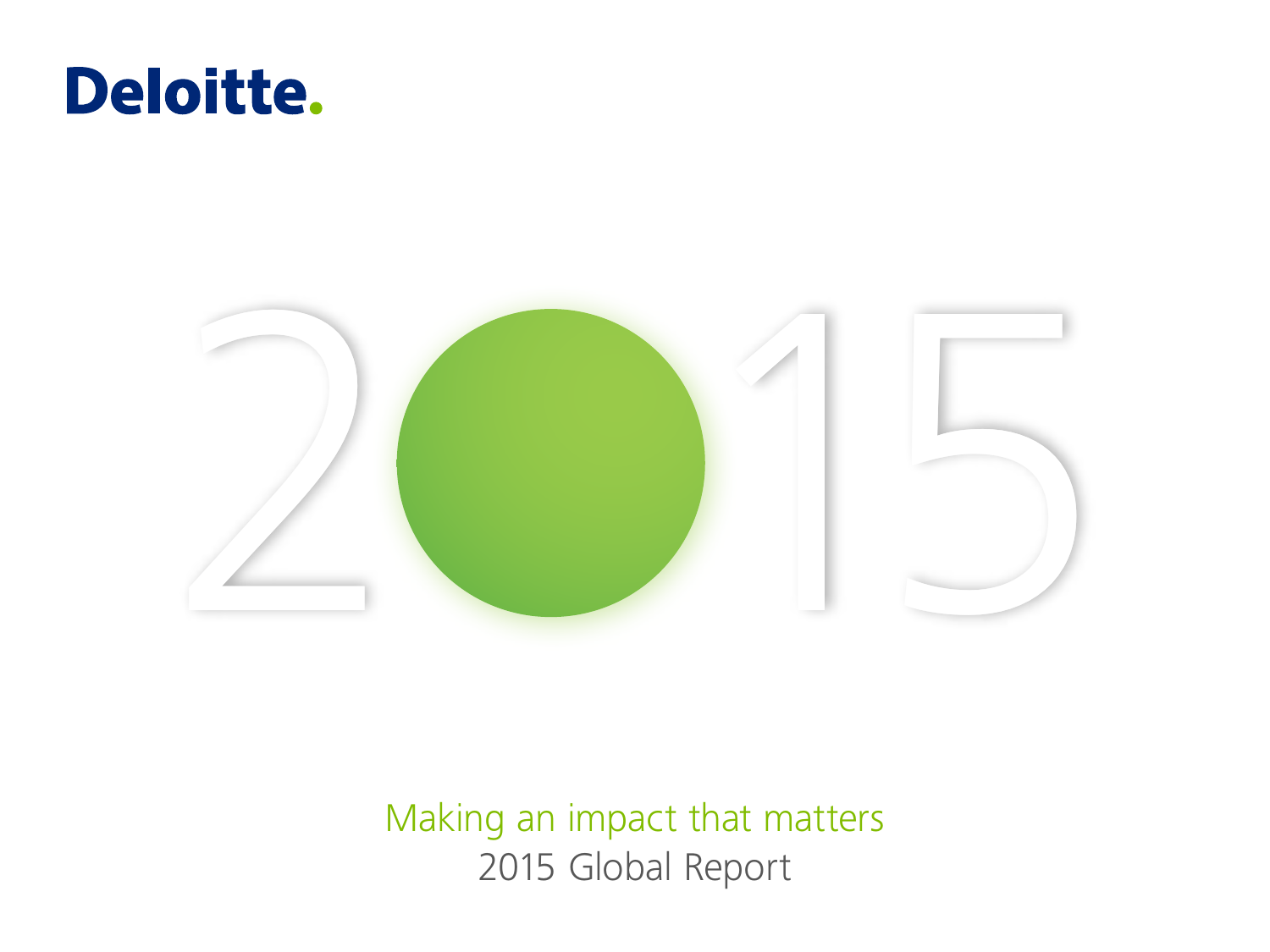36

**Home**

**Global CEO and Chairman letter**

## **Delivering service that matters**

Cognitive computing = smarter, faster choices

Global capabilities and China's State Grid

Cyber resilience begins in the boardroom

HP completes largest Workday HCM implementation

Innovating the audit, attracting talent

Equipping clients to manage, recover from crises

Norwegian oil company builds a platform for growth

Irish pharma company's dramatic turnaround

Drivers and the Internet of Things

Data privacy and security

Risk-intelligent approach promotes quality

Promoting water stewardship in the paper industry

**Building careers that matter**

**Having influence that matters**

## Making waves in water stewardship Tailored tool helps Smurfit Kappa assess and mitigate risks from water scarcity

Water is an important resource input in the pulp and paper industry. During the paper-making process, most of the water withdrawn from surface or groundwater is returned to its source, with about 10 percent of the water "consumed." Given the increasing importance of water globally, companies are now developing strategies to manage this precious resource.

One of the organizations focused on addressing water related risks is Smurfit Kappa, Europe's leading corrugated packaging company and one of the leading providers of paper-based packaging solutions in the world. "Smurfit Kappa, and companies like it, are seeking to implement water stewardship strategies to evaluate operational risks and costs associated with disruptions to their water supplies and to identify actions to mitigate these risks," says Olivier Jan, partner, Deloitte France, Sustainability Services.

## **Assessing the risk**

In May 2014, the manufacturer approached Deloitte France to conduct a waterrelated risk assessment across Smurfit Kappa's global industrial operations throughout FY2015. The member firm enlisted the assistance of BIO by Deloitte—Deloitte France's Sustainability Services center of excellence—and Will Sarni, director and practice leader of Deloitte US's enterprise water strategy. "Assessing potential risks from water availability and quality is a complex process, which covers multiple aspects specific to each geographical location, such as physical scarcity, regulatory issues—and influence of external stakeholders," Sarni explains.

In the first phase of the project, 36 Smurfit Kappa mills were screened for waterrelated risks using traditional tools and methods. In the second phase—where the scope is limited to mills which present a significant potential risk of water availabilityon-site assessments are being performed using a tool built and owned by Deloitte France that is designed specifically for Smurfit Kappa to use for its mills. "This customized tool allows us to tailor the assessments to the company's specificities and challenges, confirm the potential vulnerability of individual mills, and initiate local monitoring and mitigation plans," Jan says. These assessments include the collection of data on the mills' operations, in-depth discussion with local managers, and engagement with external stakeholders. Evaluations of company mills are ongoing.

"Smurfit Kappa will use these assessments to help us identify whether our most strategic industrial assets—and the investments we contemplate for those facilities might be at risk in the medium-term future due to potential limited availability of water resources, and how we could monitor and mitigate those risks," says Steven Stoffer, Smurfit Kappa's group vice president, Development. "Very few companies have taken steps to assess local risks with such care. Through this proactive approach, with Deloitte France's help, we are in a better position to set the standard for the paper-based packaging industry."



Fresh water is critical to the paper-making process. Deloitte France is working with Smurfit Kappa to help the paper manufacturer mitigate risks of disruption to its water supply.